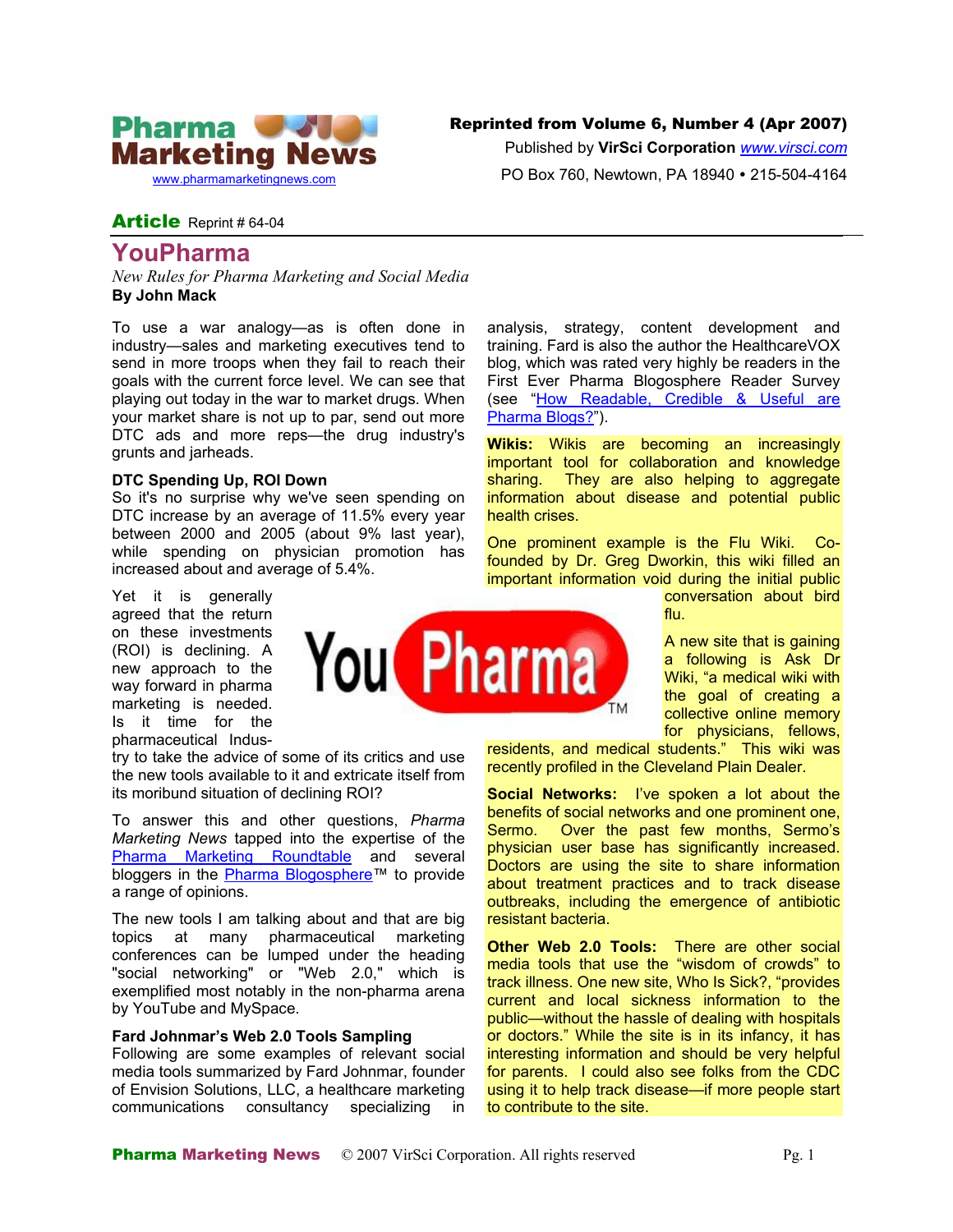"The pharmaceutical industry has been slow to embrace new media," says Mark Senak, author Eye On FDA, another influential blog denizen of the Pharma Blogosphere. "There are a number of good reasons for this. Any highly regulated industry, such as the pharmaceutical industry, has to be careful and concerned when considering new media strategies. That doesn't mean that they *Continues…* should consider them at all, however…"

### **Some Pharma Feet Are Getting Wet**

Some pharmaceutical companies may already be experimenting with social media and blogs in particular. Johnson and Johnson (J&J), for example, continues to lead the pack in outreach to healthcare bloggers and may also be ready to launch employee blogs!

J&J's Marc Monseau, Director of Corporate Media, recently organized a dinner meeting where several Pharma bloggers could meet and talk with J&J people. According to Jim Edwards, author of the blog BrandweekNRX, attendees included: "Fard Johnson of Healthcare Vox, Nicholas Genes from MedGadget, Peter Pitts from Drug Wonks, Steven Palter from Doc in the Machine and Ed Silverman from Pharmalot" Jim also attended. (For more on this meeting, see ["Should Bloggers Dine at](http://www.news.pharma-mkting.com/pmn63-oped.htm) [Pharma's Table?](http://www.news.pharma-mkting.com/pmn63-oped.htm)")

J&J is also hosting a private speaker/blogger reception at the Venetian Hotel in Las Vegas prior to the Healthcare Blogging Summit 2007 that will be held the next day at that location (see "[Full](http://www.news.pharma-mkting.com/pmn64-oped.htm)  [Disclosure"](http://www.news.pharma-mkting.com/pmn64-oped.htm)).

### **Employee Blogs**

Aside from the Las Vegas reception and the New York private dinner party, how does J&J intend to put its toes in the blogging waters? I've heard mostly through Peter Rost, industry whistle blower and blogger at Question Authoirty, who heard it from BrandweekNRX's Jim Edwards—that J&J may be gearing up to having its employees write blogs.

According to Rost, "the person responsible for snubbing me [for an invitation to the New York Dinner] appears to have been Adriana Cronin-Lukas, whom J&J has hired as a consultant on blogging. Lukas told Jim Edwards that she's trying to get J&J to give all their 120,000 employees a blog, on which the workers could write whatever they liked. Jim didn't like that idea, since he felt it was a journalist's dream and a brand manager's nightmare."

Over the past several months, I have offered the industry some FREE advice on blogging. See, for example, "A Primer [on Pharma Employee](http://www.news.pharma-mkting.com/pmn64-article05.htm) [Blogging](http://www.news.pharma-mkting.com/pmn64-article05.htm)." These rules were influenced by recent events ignited by AtsraZeneca's "Zubillaga Affair" that demonstrate how giving employees free reign to voice their opinions can easily go horribly wrong (see "[The Zubillaga Affair: Effect on the Prospects](http://pharmamkting.blogspot.com/2007/04/zubillaga-affair-effect-on-prospects.html)  [for Pharma Blogging](http://pharmamkting.blogspot.com/2007/04/zubillaga-affair-effect-on-prospects.html)").

Regarding the notion of Pharma employee blogs, Rost said "I truly very much hope you succeed in getting Big Pharma to start blogging. Imagine all the stuff we'll get to blog about as they try. There will be no limit to the amount of fun we can have. Big pharma can simply not, no matter how much they try, not be fun to write about. The picture they have of themselves and how the rest of the world sees them is so different, that this will be forever amusing. Not until they accept their image and work from that starting point will they effect any change. And until then," warns Rost, "people will continue laughing. Which is no laughing matter."

### **Code of Conduct**

Mario Cavallini, Manager, Competitive Intelligence, Rosetta Marketing, and member of the Pharma Marketing Roundtable, said, "I have also been eager to see brand blogging but now have second thoughts. However, my inspiration is the recent case of Kathy Sierra, an IT blogger who got blasted with flame wars of the worst sort. We who take part in online discussions have, to one degree or another, gotten much too blase about crude and threatening verbal behavior over the years. This has led no less a light than Tim O'Reilly to propose a Blogger's Code of Conduct that leads off with 'Take responsibility not just for your own words, but for the comments you allow on your blog.' It also includes, 'Consider eliminating anonymous comments.' Both are a sharp departure from current online 'culture,' and yet O'Reilly makes a good case, and I'm open to it."

There are other ideas out there for blogging rules and guidelines. Dmitriy Kruglyak, blogger at TrustedMD, for example, instigated the "Open Healthcare Manifesto," which is "designed to foster 'open media' in healthcare and medicine and to implement some sort of a new 'integrity standard' ... needed to help people sort through the junk..." For more on this, see "[Medical Blog Network](http://fardj.prblogs.org/2006/10/31/medical-blog-network-launches-healthtrain-manifesto/) [Launches HealthTrain Manifesto](http://fardj.prblogs.org/2006/10/31/medical-blog-network-launches-healthtrain-manifesto/)."

### **YouPharma**

My interest in this topic was also piqued by Time magazine's person of the year: You. "Yes," says Johnmar, "TIME is paying homage to all of the people who are blogging, podcasting, networking and using Websites like YouTube. According to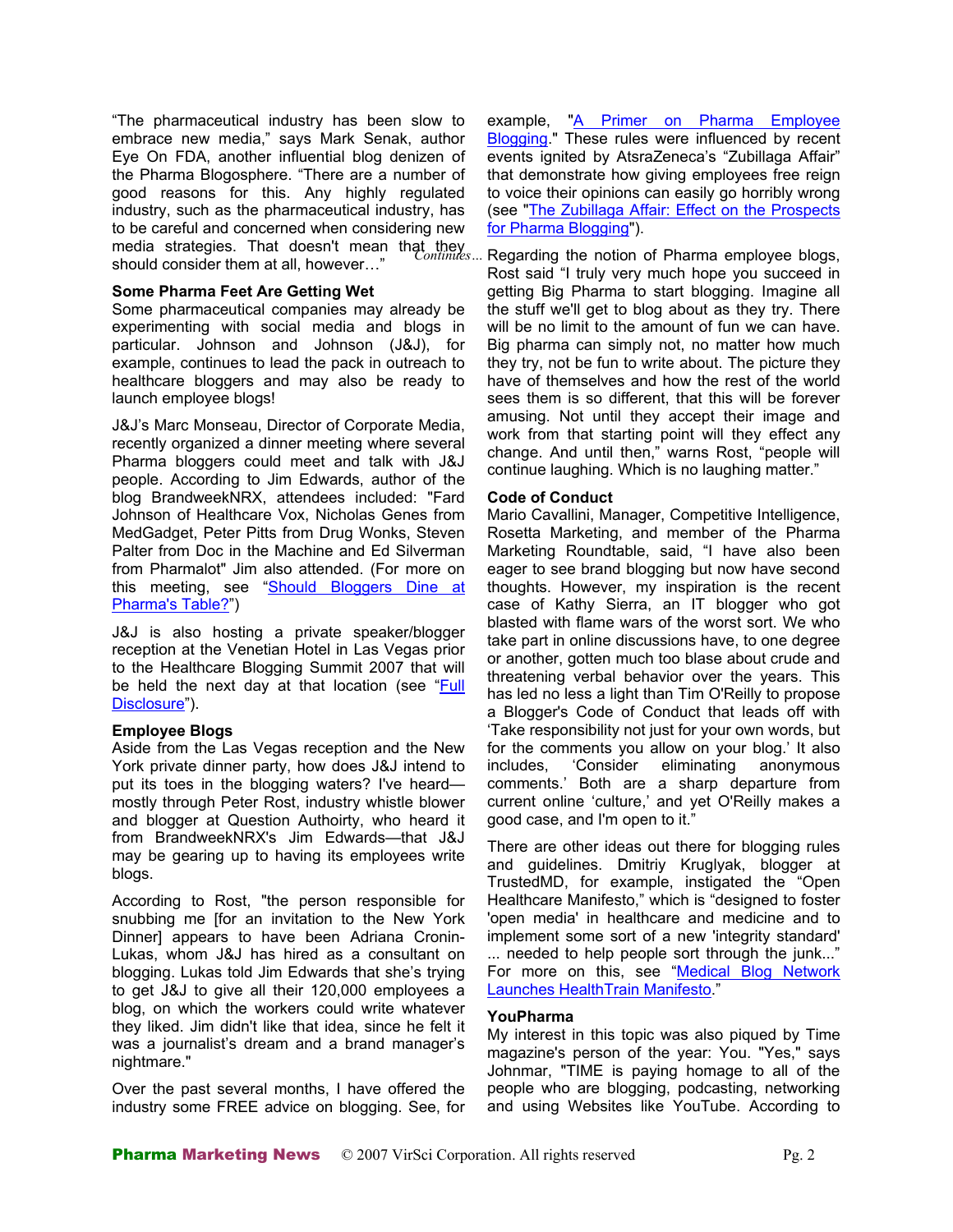TIME, people are watching nearly 100 million videos per day and uploading 65,000 to the service. By any measure, those are phenomenal numbers." But, as Fard points out, healthcare Web 2.0 was not much mentioned in the Time article.

#### **It's Not About Us, It's About Them**

Consumers and physicians, clients of pharmaceutical companies, are already "out there" using social media and, according to Johnmar, "are starting to have an impact on how other stakeholders perceive pharmaceutical products and issues. People searching for health-related content are being exposed to this user-generated, social media world. This content is competing with the messages from pharmaceutical companies about their products distributed through traditional channels."

According to a 2006 Forrester/Nielsen BuzzMetrics survey, consumers are looking for opinions of people like themselves and trust consumer posts to blogs and discussion forums more than they trust magazine and TV ads.

Monique Levy of Jupiter Research summarized some of her company's research thusly, "As many as 34 percent of online users said they connected to others or the content they created online about health and wellness issues using various types of peer-to-peer and social media in the last year. Of these health connectors 69 percent are consuming content, 41 percent creating and 32 percent doing both."

Research by Envision Solutions ("Diving Deeper Into Online Health Search") reveals that Internet users' exposure to health-related user-generated media is significant and Wikipedia is the most referenced resource. Key findings include the following:

- User-generated media appeared on the first three pages of Envision Solutions' searches 88% of the time.
- User-generated media was equally as likely to be indexed on the first page of searches conducted on Google and Yahoo.
- Wikipedia was the most frequently cited resource. This wiki appeared on the first page in 63% of searches.

### **Put Some Skin in the Game**

Unity Stoakes, President, OrganizedWisdom, a health-focused, social-networking site for consumers and physicians, suggests some good reasons why pharmaceutical companies should engage in social media. "The more they participate

and the more they introduce their messages, education and content into the conversation," says Stoakes, "the more likely these messages will be heard, repurposed, regurgitated, verified in the same way that much of the content on Wikipedia is checked and sourced."

Rob Nauman, Principal, BioPharma Advisors, suggested that the Internet has slowly chipped away at pharma's position of great purveyors of medical information for physicians. "Now," says Nauman, "the content they produce may not be seen as valuable. Part of this may be due to regulations that guide what information drug companies can put out there. Can the pharmaceutical marketing model survive," asks Nauman, "if user-generated content continues to grow? Perhaps marketers have to redesign their entire thought process about how they market and sell their products."

The fact is pharmaceutical marketers are not in control of their product information any more. Bruce Grant, SVP/Business Strategy at Medical Broadcasting Company, A Digitas inc. Company, expressed it this way at a recent industry conference: "Pharma companies that fail to recognize this shift and adjust the way they interact online with their customers will find themselves increasingly marginalized. But those that acknowledge and adapt will become increasingly influential and trusted."

Dmitriy Kruglyak is optimistic—I think—about pharma's use of social networking. "I get a strong feeling that blogs and social media will go way beyond 'mere adoption' by pharmas and the rest of healthcare industry," says Kruglyak. "Before we know it, a social media strategy will be a key source of competitive advantage, determining success or failure of product lines, business units and executive careers. Adapt or die, no less."

Speaking of RSS Feed technology, Mark Senak suggested "it is time for pharmaceutical companies to look at how they are communicating in the new media milieu. [RSS Feed technology] is just one aspect of that. Anyone who is just posting press releases the old fashioned way, and sending them over the wires, is behind the times. It would be like only advertising on radio, when there is television!"

#### **Beating the Pros**

For me, Web 2.0 is all about "beating the pros at their own game" as Time put it: ". . . for seizing the reins of the global media, for founding and framing the new digital democracy, for working for nothing